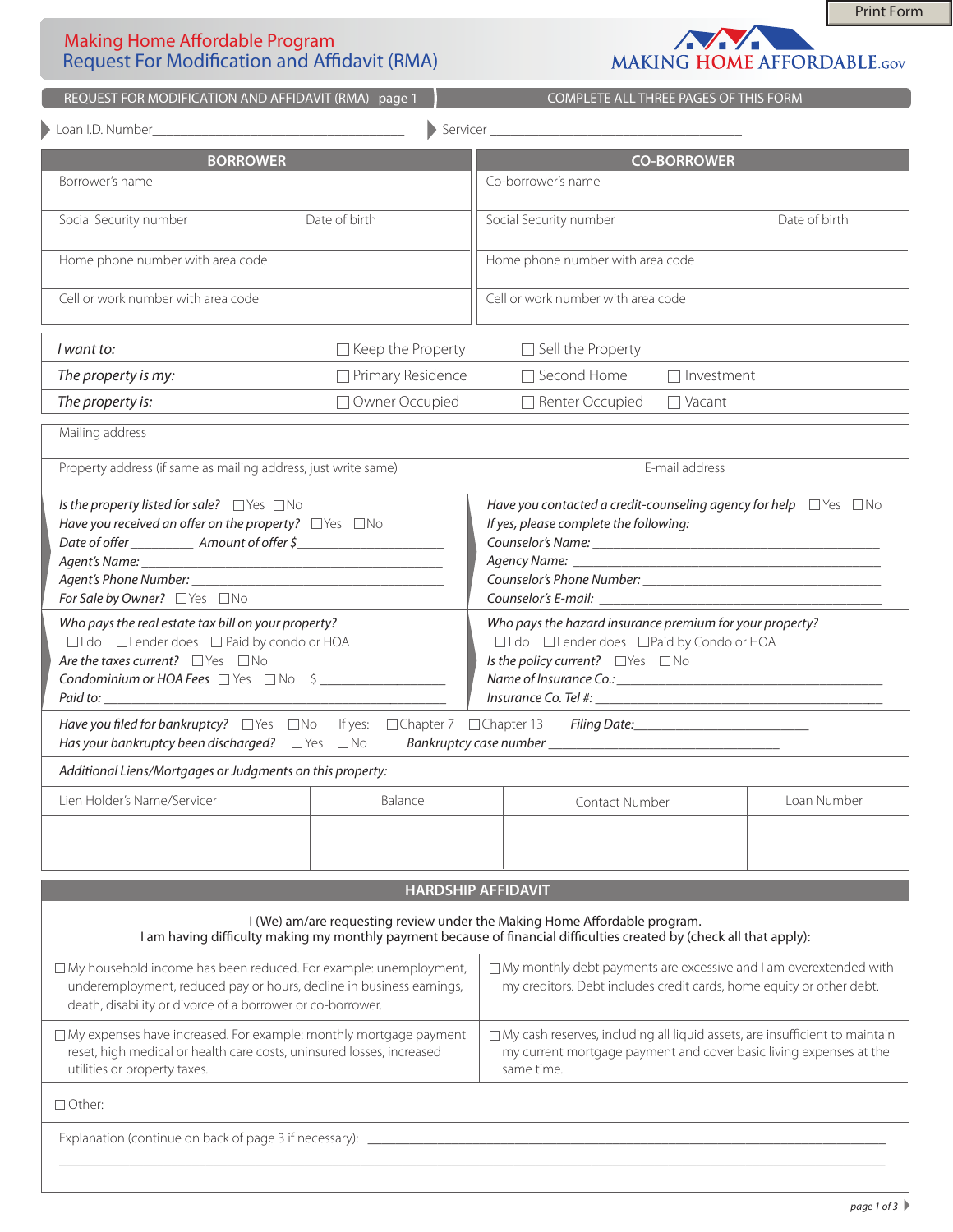REQUEST FOR MODIFICATION AND AFFIDAVIT (RMA) page 2 COMPLETE ALL THREE PAGES OF THIS FORM

#### **INCOME/EXPENSES FOR HOUSEHOLD<sup>1</sup>**

*Number of People in Household:* 

| <b>Monthly Household Income</b>                                         |    | <b>Monthly Household Expenses/Debt</b>                                     |         | <b>Household Assets</b>                                                                                                                                |         |
|-------------------------------------------------------------------------|----|----------------------------------------------------------------------------|---------|--------------------------------------------------------------------------------------------------------------------------------------------------------|---------|
| Monthly Gross Wages                                                     | Ŝ. | First Mortgage Payment                                                     | Ŝ.      | Checking Account(s)                                                                                                                                    | Ŝ.      |
| Overtime                                                                | \$ | Second Mortgage Payment                                                    | \$      | Checking Account(s)                                                                                                                                    | \$      |
| Child Support / Alimony /<br>Separation <sup>2</sup>                    | \$ | Insurance                                                                  | Ŝ       | Savings/ Money Market                                                                                                                                  | \$      |
| Social Security/SSDI                                                    | \$ | Property Taxes                                                             | Ŝ.      | CDs                                                                                                                                                    | \$      |
| Other monthly income from<br>pensions, annuities or<br>retirement plans | Ŝ. | Credit Cards / Installment<br>Loan(s) (total minimum<br>payment per month) | Ŝ.      | Stocks / Bonds                                                                                                                                         | \$      |
| Tips, commissions, bonus<br>and self-employed income                    | \$ | Alimony, child support<br>payments                                         | Ŝ.      | Other Cash on Hand                                                                                                                                     | \$      |
| Rents Received                                                          | \$ | Net Rental Expenses                                                        | Ŝ       | Other Real Estate<br>(estimated value)                                                                                                                 | Ś       |
| Unemployment Income                                                     | \$ | HOA/Condo Fees/Property<br>Maintenance                                     | $\zeta$ |                                                                                                                                                        | \$      |
| Food Stamps/Welfare                                                     | \$ | Car Payments                                                               | \$      |                                                                                                                                                        | $\zeta$ |
| Other (investment income,<br>royalties, interest, dividends<br>etc.)    | \$ |                                                                            | Ŝ       | Do not include the value of life insurance or<br>retirement plans when calculating assets (401k,<br>pension funds, annuities, IRAs, Keogh plans, etc.) |         |
| <b>Total (Gross Income)</b>                                             |    | <b>Total Debt/Expenses</b>                                                 |         | <b>Total Assets</b>                                                                                                                                    | \$      |

## **INCOME MUST BE DOCUMENTED**

**1** *Include combined income and expenses from the borrower and co-borrower (if any). If you include income and expenses from a household member who is not a borrower, please specify using the back of this form if necessary.*

**<sup>2</sup>You are not required to disclose Child Support, Alimony or Separation Maintenance income, unless you choose to have it considered by your servicer.** 

#### **INFORMATION FOR GOVERNMENT MONITORING PURPOSES**

The following information is requested by the federal government in order to monitor compliance with federal statutes that prohibit discrimination in housing. **You are not required to furnish this information, but are encouraged to do so. The law provides that a lender or servicer may not**  discriminate either on the basis of this information, or on whether you choose to furnish it. If you furnish the information, please provide both ethnicity and race. For race, you may check more than one designation. If you do not furnish ethnicity, race, or sex, the lender or servicer is required to note the information on the basis of visual observation or surname if you have made this request for a loan modification in person. **If you do not wish to furnish the information, please check the box below.** 

| <b>BORROWER</b>                                                                          | $\Box$ I do not wish to furnish this information |                                                | <b>CO-BORROWER</b> | $\Box$ I do not wish to furnish this information |  |
|------------------------------------------------------------------------------------------|--------------------------------------------------|------------------------------------------------|--------------------|--------------------------------------------------|--|
| Ethnicity:                                                                               | $\Box$ Hispanic or Latino                        |                                                | Ethnicity:         | $\Box$ Hispanic or Latino                        |  |
|                                                                                          | $\Box$ Not Hispanic or Latino                    |                                                |                    | $\Box$ Not Hispanic or Latino                    |  |
| Race:                                                                                    | $\Box$ American Indian or Alaska Native          |                                                | Race:              | $\Box$ American Indian or Alaska Native          |  |
|                                                                                          | $\Box$ Asian                                     |                                                |                    | $\Box$ Asian                                     |  |
|                                                                                          | $\Box$ Black or African American                 |                                                |                    | $\Box$ Black or African American                 |  |
|                                                                                          | $\Box$ Native Hawaiian or Other Pacific Islander |                                                |                    | $\Box$ Native Hawaiian or Other Pacific Islander |  |
|                                                                                          | $\Box$ White                                     |                                                |                    | $\Box$ White                                     |  |
|                                                                                          |                                                  |                                                |                    |                                                  |  |
| Sex:                                                                                     | $\Box$ Female                                    |                                                | Sex:               | $\Box$ Female                                    |  |
| $\Box$ Male                                                                              |                                                  |                                                | $\Box$ Male        |                                                  |  |
|                                                                                          |                                                  | To be completed by interviewer                 |                    | Name/Address of Interviewer's Employer           |  |
| This request was taken by:                                                               |                                                  | Interviewer's Name (print or type) & ID Number |                    |                                                  |  |
| $\sqsupset$ Face-to-face interview<br>$\Box$ Mail<br>$\Box$ Telephone<br>$\Box$ Internet |                                                  | Interviewer's Signature<br>Date                |                    |                                                  |  |
|                                                                                          |                                                  |                                                |                    |                                                  |  |
|                                                                                          |                                                  | Interviewer's Phone Number (include area code) |                    |                                                  |  |
|                                                                                          |                                                  |                                                |                    |                                                  |  |